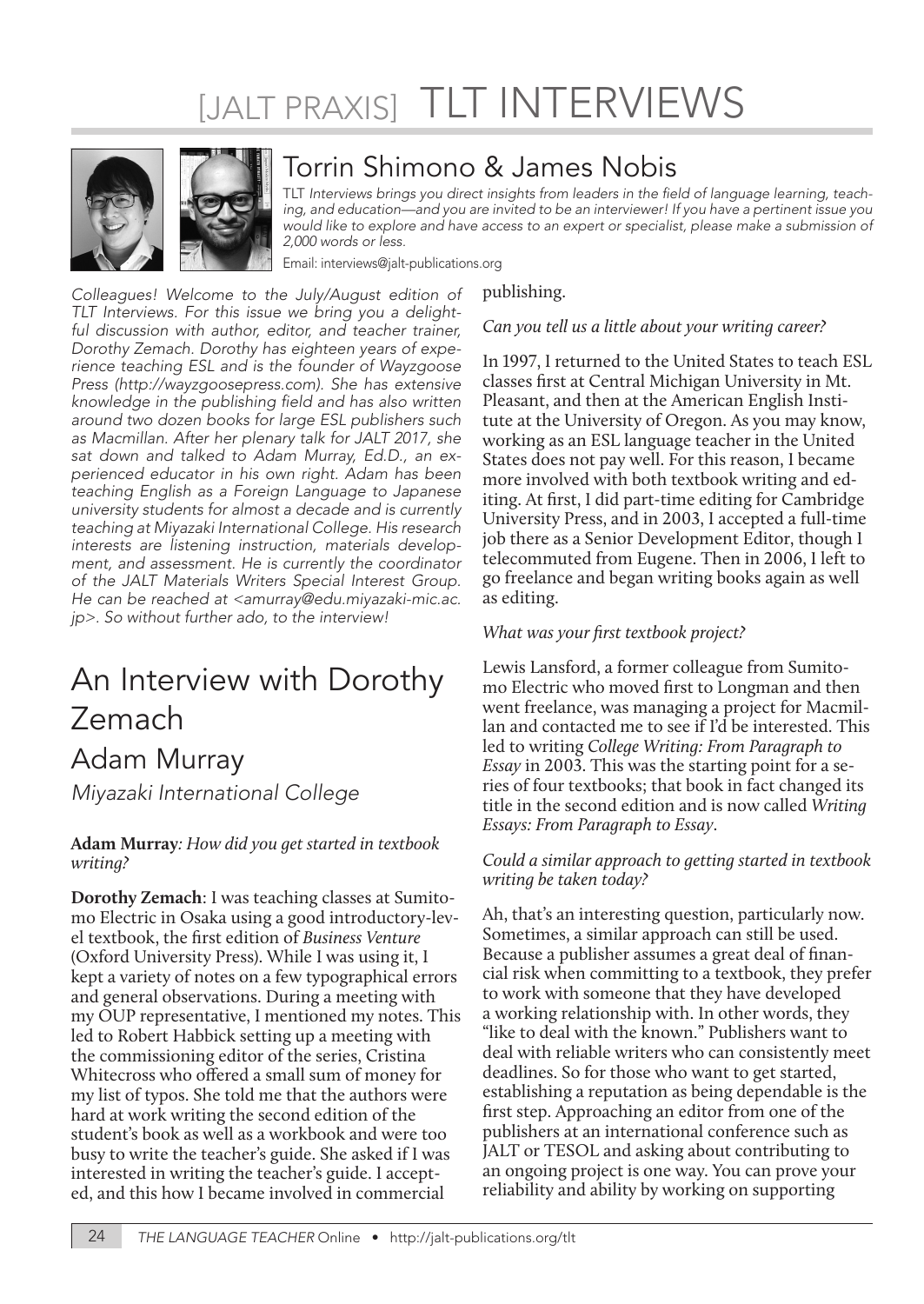JALT

**FOCUS** 

materials (e.g., tests, workbooks, teacher's manuals, and videos). After you've become known, opportunities to write textbooks will arise. However, in recent years, large publishers have moved away from having writers at any stage make significant contributions to a book's syllabus and general approach. Increasingly, authors are given tight briefs and asked to carry out directions. That comes with a corresponding move away from royalties for authors to flat fees for writers.

#### *What are the major forms of publishing these days?*

The three major forms of publishing are: (a) traditional publishing; (b) micropress and small press publishing; and (c) self-publishing. As the name suggests, traditional publishing involves working with large publishing companies such as Macmillan and Cambridge University Press. A micropress or small press could be considered an independent press and could be as small as a couple of authors working together. My company, Wayzgoose Press, would be considered a micropress. BTB Press and Atama-ii are Japan-based micropresses. The third and final form of publishing is self-publishing.

#### *Could you share with us your predictions about the future of textbook publishing?*

I think alternatives to traditional publishing will continue to grow in popularity. For various reasons, an author could approach a micropress or even self-publish. A good example of this is niche printing. An author may have a concept for an audience that is too narrow to be attractive to a traditional publisher, but with lower overheads and higher royalties, a self-publisher could make money on a title that a large publisher could not.

*Your workshop on self-publishing at JALT2016 was well-attended. There seems to be a lot of interest in self-publishing.* 

Self-publishing can be attractive to authors for several reasons:

- niche materials (that will not sell to a large number of people),
- more control over content,
- higher profit margins per book, to
- unable to print with a publisher

There have been a number of advances in printon-demand technology (and in the number of services). It is now possible for an individual author to use this technology to provide reasonably-priced textbooks for even a handful of students. Of course, self-publishing is self-*publishing*, not just printing.

In exchange for higher royalties—typically, 70% of the cover price for self-publishing versus 6-10% of net-to-publisher profits for traditional press publishing—the individual author must pay out of his or her pocket for editing, proofreading, cover design, layout, and formatting, and they must handle sales and marketing.

Ebooks continue to grow in popularity. In fact, some professional development books are only available as ebooks. Some of the popular services for publishing and selling ebooks are Amazon, Apple, Kobo, and Google Play. "One-stop shopping" services such as Draft2Digital and Smashwords distribute to most of these outlets.

Amazon's Createspace is, in my opinion, the cheapest and easiest-to-use option for creating print-on-demand paperbacks, which will then be available through Amazon Japan, distributors such as Book Depository, and they can also be ordered by any bookstore, institution, or individual.

#### *Could you share an example of something that is more appropriate for self-publishing than for traditional publishing?*

Well, an ELT example is *English for Scammers*, which I wrote with Chuck Sandy. It's actually a genuine, full-length textbook on writing business emails, complete with exercises and a final exam, but all the examples are from our spam folders. So these are examples of what not to do, from which we extract the rules and give advice for good correspondence. But a traditional publisher wouldn't touch something with that much humor or that sort of approach. That's not necessarily because publishers don't appreciate humor or different approaches, but they need to be reasonably sure they'll sell a certain number of books in order to cover their production expenses. So they go for the safe bets. For me, though, the investment was only time. And while it's not my best-selling book, it remains one of my favorite ones I've written, and I'm very pleased with the content.

#### *What are some of your concerns about the industry?*

There are several disturbing trends, particularly with some of the large traditional publishers. In the past, management, editorial, and even sales and marketing consisted almost entirely of former educators. However, in recent years, management positions (and others) have been filled with business people who have no experience in the field of education or language. Naturally, this lack of experience can lead to misconceptions.